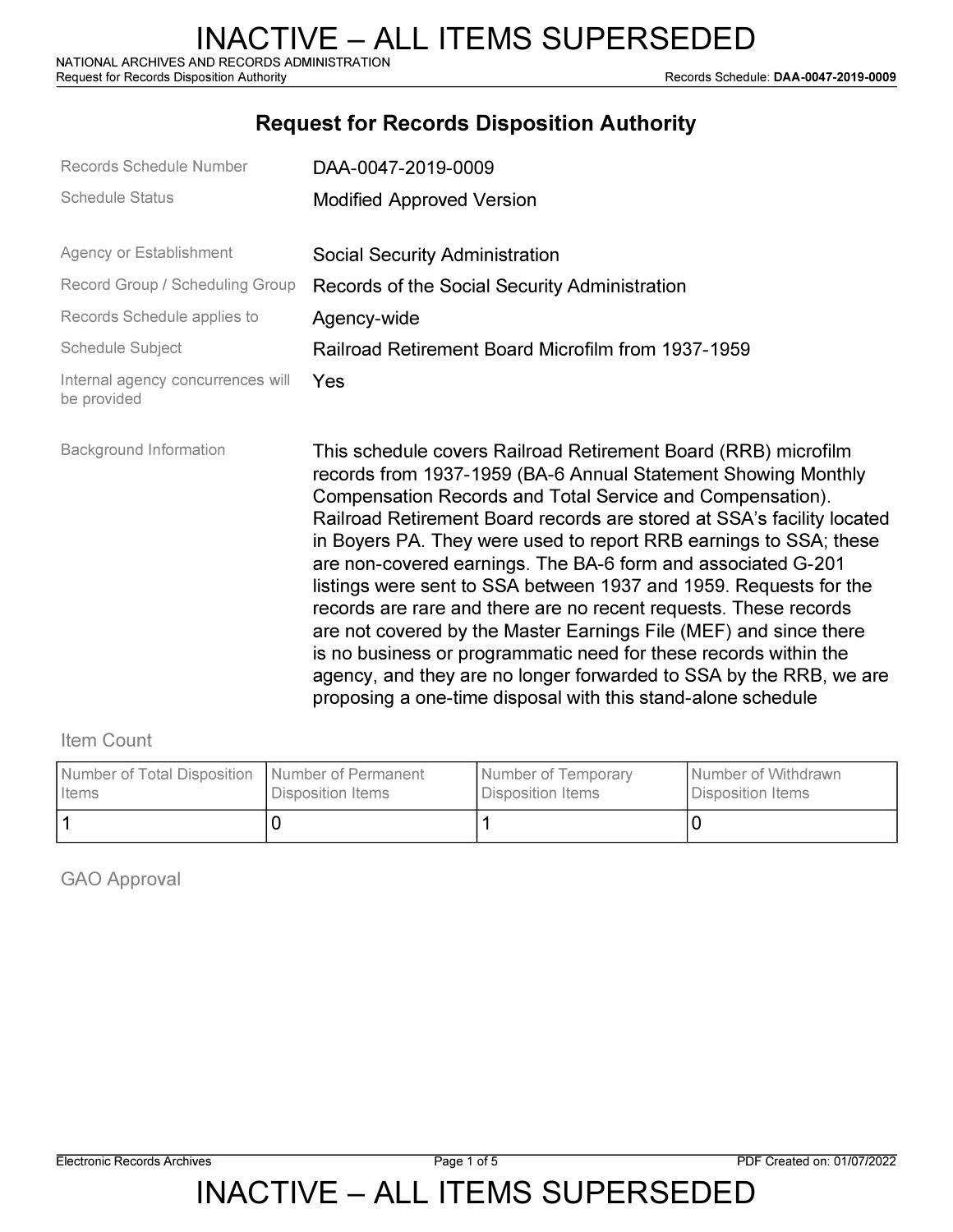### **Outline of Records Schedule Items for DAA-0047-2019-0009**

Sequence Number

1

Railroad Retirement Board Microfilm from 1937-1959 Disposition Authority Number: DAA-0047-2019-0009-0001

# INACTIVE – ALL ITEMS SUPERSEDED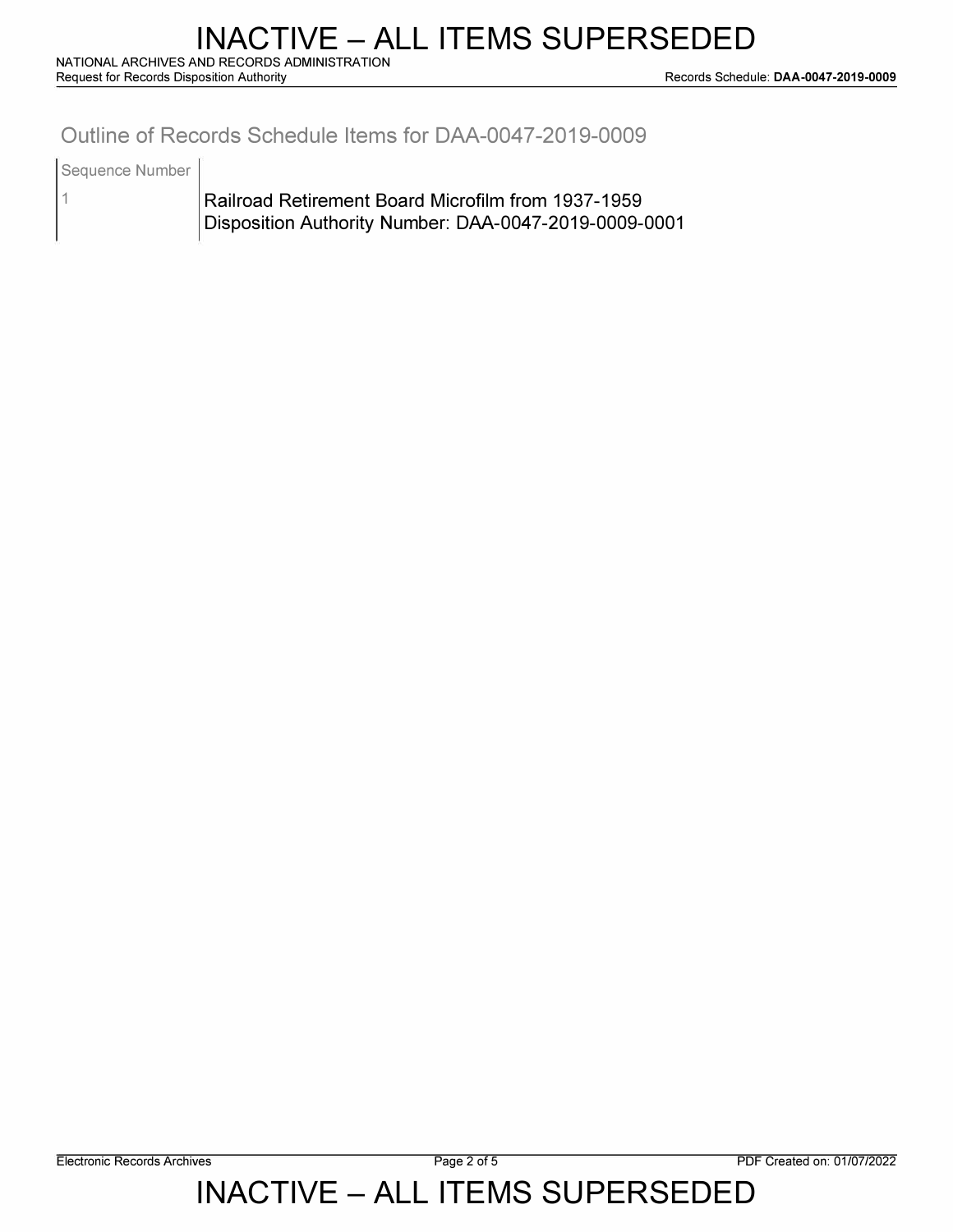**Request for Records Disposition Authority Records Schedule: DAA-0047-2019-0009** 

### **Records Schedule Items**

| Sequence Number |                                                                                                                                                                                                                                                                                                                                                                                                                                                                                                                                                                                                                                                                                                                                                                                                                                                                                                                                                                                                                                                                         |                                                                                                    |  |  |  |
|-----------------|-------------------------------------------------------------------------------------------------------------------------------------------------------------------------------------------------------------------------------------------------------------------------------------------------------------------------------------------------------------------------------------------------------------------------------------------------------------------------------------------------------------------------------------------------------------------------------------------------------------------------------------------------------------------------------------------------------------------------------------------------------------------------------------------------------------------------------------------------------------------------------------------------------------------------------------------------------------------------------------------------------------------------------------------------------------------------|----------------------------------------------------------------------------------------------------|--|--|--|
| 1               | Railroad Retirement Board Microfilm from 1937-1959                                                                                                                                                                                                                                                                                                                                                                                                                                                                                                                                                                                                                                                                                                                                                                                                                                                                                                                                                                                                                      |                                                                                                    |  |  |  |
|                 | <b>Disposition Authority Number</b><br>DAA-0047-2019-0009-0001                                                                                                                                                                                                                                                                                                                                                                                                                                                                                                                                                                                                                                                                                                                                                                                                                                                                                                                                                                                                          |                                                                                                    |  |  |  |
|                 | The BA-6 Annual Compensation Records maintained by the agency cover 1937<br>- 1959. All of the BA-6 and associated G-201 listings contain a 700 series Social<br>Security Number (SSN). The RRB records are stored at SSA's facility located in<br>Boyers PA and were used to report RRB earnings to SSA; these are non-covered<br>earnings. The associated Applications for Social Security Number (SS-5) for the<br>700# series SSNs often list a second SSN and other annotations relating to the<br>RRB employment. The SS-5 associated with the 2nd SSN lists the employing<br>RRB, race, and type of work. The BA-6 form and associated G-201 listings were<br>sent to SSA between 1937 and 1959. Request for the records are rare and there<br>are no recent requests. These records are not covered by the Master Earnings<br>File (MEF) and since there is no business or programmatic need for these records<br>within the agency and they are no longer forwarded to SSA by the RRB, we are<br>proposing a one-time disposal with this stand-alone schedule. |                                                                                                    |  |  |  |
|                 | <b>Final Disposition</b>                                                                                                                                                                                                                                                                                                                                                                                                                                                                                                                                                                                                                                                                                                                                                                                                                                                                                                                                                                                                                                                | Temporary                                                                                          |  |  |  |
|                 | Item Status                                                                                                                                                                                                                                                                                                                                                                                                                                                                                                                                                                                                                                                                                                                                                                                                                                                                                                                                                                                                                                                             | Inactive                                                                                           |  |  |  |
|                 | Is this item media neutral?                                                                                                                                                                                                                                                                                                                                                                                                                                                                                                                                                                                                                                                                                                                                                                                                                                                                                                                                                                                                                                             | <b>No</b>                                                                                          |  |  |  |
|                 | Explanation of limitation                                                                                                                                                                                                                                                                                                                                                                                                                                                                                                                                                                                                                                                                                                                                                                                                                                                                                                                                                                                                                                               | These are all microfilmed records                                                                  |  |  |  |
|                 | Do any of the records covered<br>by this item currently exist in<br>electronic format(s) other than e-<br>mail and word processing?                                                                                                                                                                                                                                                                                                                                                                                                                                                                                                                                                                                                                                                                                                                                                                                                                                                                                                                                     | <b>No</b>                                                                                          |  |  |  |
|                 | Inactive Status Explanation                                                                                                                                                                                                                                                                                                                                                                                                                                                                                                                                                                                                                                                                                                                                                                                                                                                                                                                                                                                                                                             | Per the agency Records Officer, the records were<br>destroyed at the agency on September 10, 2021. |  |  |  |
|                 | <b>Disposition Instruction</b>                                                                                                                                                                                                                                                                                                                                                                                                                                                                                                                                                                                                                                                                                                                                                                                                                                                                                                                                                                                                                                          |                                                                                                    |  |  |  |
|                 | <b>Retention Period</b>                                                                                                                                                                                                                                                                                                                                                                                                                                                                                                                                                                                                                                                                                                                                                                                                                                                                                                                                                                                                                                                 | This is a one-time disposal. Destroy immediately.                                                  |  |  |  |
|                 | <b>Additional Information</b>                                                                                                                                                                                                                                                                                                                                                                                                                                                                                                                                                                                                                                                                                                                                                                                                                                                                                                                                                                                                                                           |                                                                                                    |  |  |  |
|                 | <b>GAO Approval</b>                                                                                                                                                                                                                                                                                                                                                                                                                                                                                                                                                                                                                                                                                                                                                                                                                                                                                                                                                                                                                                                     | <b>Not Required</b>                                                                                |  |  |  |